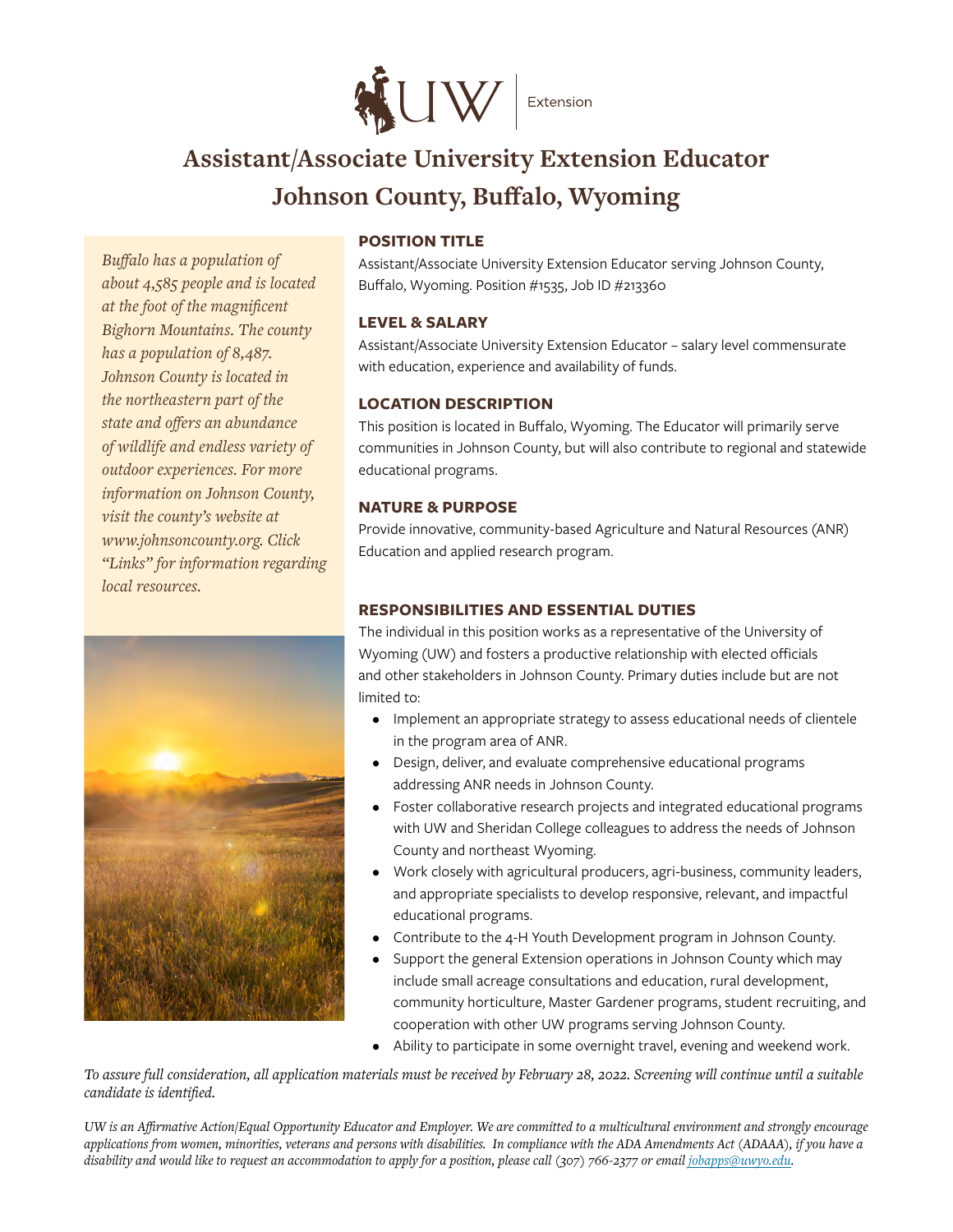## **MINIMUM QUALIFICATIONS (REQUIRED)**

- An earned master's degree from an accredited college or university. One degree must have been awarded in crop science, agronomy, soil science, natural resources, or cognate field related to the management of agriculture and natural resources.
- Valid driver's license.
- Demonstrated expertise in agricultural production or the management of natural resources.
- Experience in developing and implementing community-based educational programs in agriculture and natural resources.
- Demonstrated knowledge of the natural resources and agricultural enterprises in this area of Wyoming.

#### **DESIRED QUALIFICATIONS**

- Prior Extension experience.
- Demonstrated ability to develop impactful educational outputs in subjects such as: forages, rangeland beef/sheep production, weed management, horticulture, and grazing management.
- Excellence in ability to communicate orally and in writing. Evidence documented through application materials and experience.
- Training and/or experience teaching youth and adult audiences.
- Experience in audience needs identification and program results evaluation.
- Experience in working with diverse audiences.
- Experience in developing partnerships with other organizations/agencies and fostering positive relationships with community stakeholders.
- A commitment to travel and work in remote areas and rural counties in Wyoming.
- Demonstrated knowledge of Extension and the land-grant university system.
- Demonstrated knowledge of and appreciation for rural and agricultural communities.
- Demonstrated ability to work with limited supervision.
- Demonstrated teamwork.
- Experience in planning and implementing applied research activities.

#### **APPROXIMATE TIME DISTRIBUTION**

- Educational programming in ANR 85%
- Support of 4-H Youth Development programs 15%

#### **REQUIRED APPLICATION MATERIALS**

- Completed application—Including a detailed letter of intent as described below, resume, UW application (<http://www.uwyo.edu/uwe/jobs>), copy of transcripts, and letters of reference. We recognize that reference letters may not be received by the deadline and are out of the applicant's control, but will be forthcoming.
- A detailed letter of intent which specifically addresses your qualifications relative to the responsibilities and essential duties of the position including developing a comprehensive educational program on ANR to serve the communities in Johnson County, Wyoming.
- Current resume or curriculum vitae.
- Copies of all college transcripts; official transcripts required at time of hiring.
- Four (4) letters of reference from individuals who can address your professional qualifications.